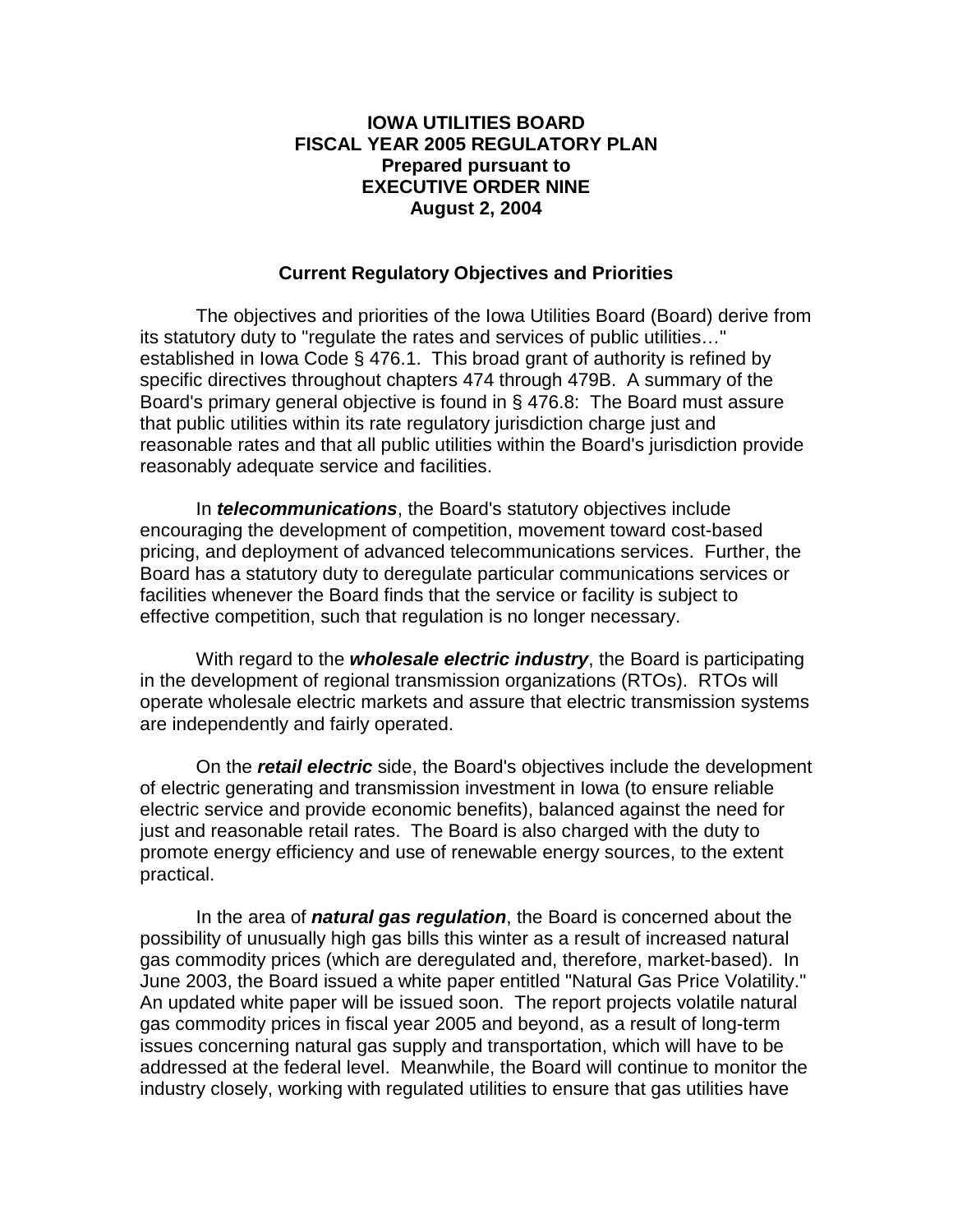the flexibility to hedge pricing risks and that consumers are appropriately informed

Another Board objective is to ensure that gas and electric service complies with *state and federal safety requirements*. Implementation of federal pipeline safety regulations on operator qualification and integrity management will require significant resources by both staff and utilities in this fiscal year.

 The Board also has statutory duties relating to *energy efficiency programs* for both electricity and natural gas, pursuant to § 476.6. The Board objectives in this area are to obtain accurate information regarding utility energy efficiency programs and to ensure they are carried out in a timely and costeffective manner.

 The Board's objectives also include resolution of *customer complaints*  against utilities. The agency devotes a significant amount of resources to providing customers timely, just, and lawful resolution of the oral and written complaints that come to the agency annually from approximately 7,000 customer contacts.

#### **How The Board's Objectives Relate to the Governor's Agenda**

 These objectives relate directly to the Governor's agenda. Iowa cannot be a leader in the new economy without the telecommunications infrastructure and the necessary energy to make change possible. Reasonably adequate service at just and reasonable rates involves changing concepts and the Board is striving under its statutory mandates to make utility service in Iowa an engine for positive economic change. In addition, the Board's objectives regarding energy efficiency and alternate energy sources are important factors in achieving the Governor's goals of increasing environmentally sustainable business practices and using energy efficiently.

The Governor's agenda also requires that the Board assume national leadership roles in telecommunications and energy regulation. More than ever, policies are controlled at the federal level. Iowa's interest must be advanced in Washington. In addition, markets for telecommunication services and wholesale energy extend beyond our borders and regional cooperation is necessary to protect our interests. To that end the Board devotes significant resources to leading and serving on national and regional bodies.

 This description of the Board's objectives and priorities has necessarily hit only the high points. Every day, the Board and its staff make scores of individual decisions in areas such as resolution of customer complaints, review of tariff changes for more than 200 utilities, informal advice to the public as to application of Board rules, pipeline and electric transmission line inspections, and review of